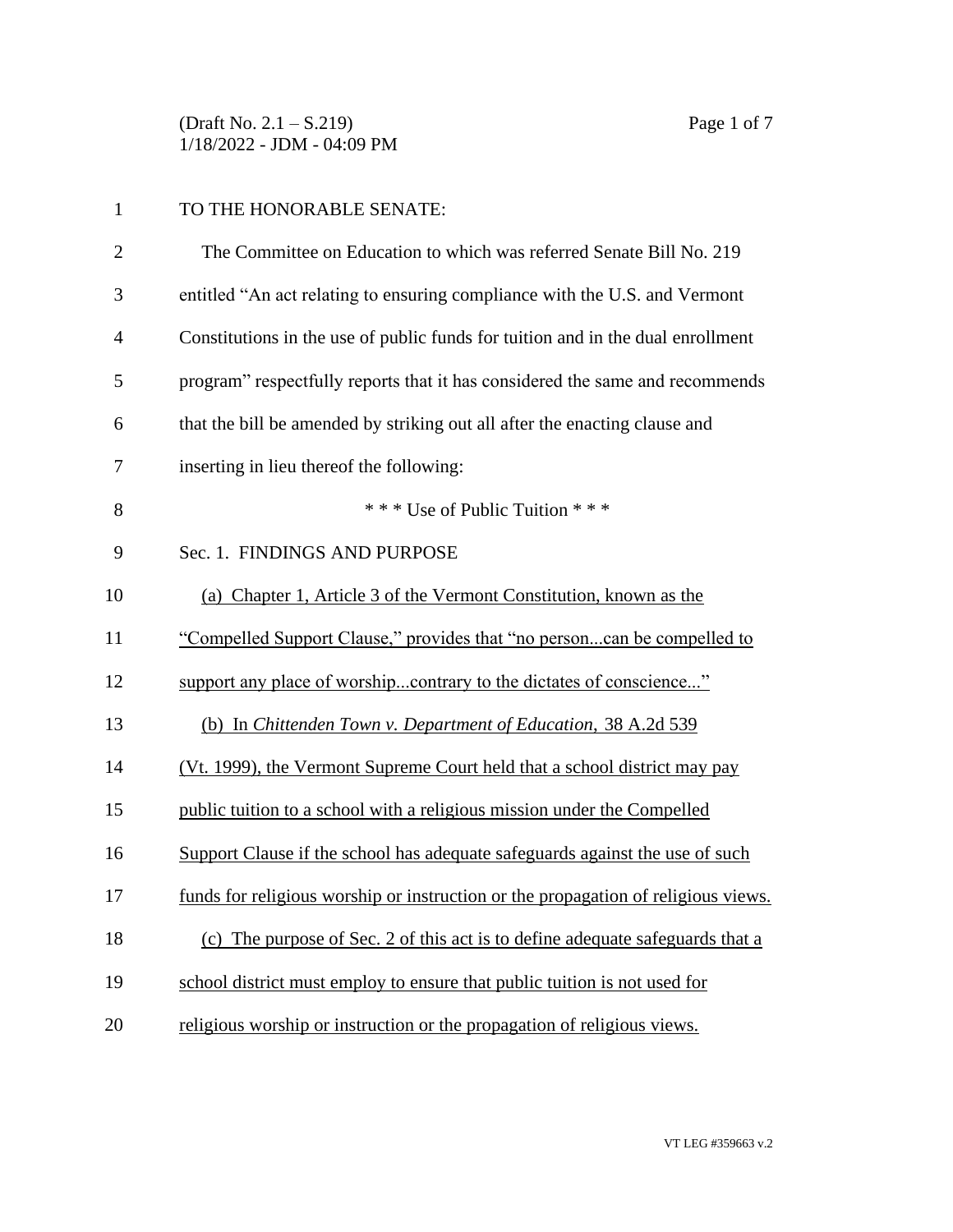(Draft No. 2.1 – S.219) Page 2 of 7 1/18/2022 - JDM - 04:09 PM

1 Sec. 2. 16 V.S.A. § 828 is amended to read: 2 § 828. TUITION TO APPROVED SCHOOLS; AGE; APPEAL (a) A school district shall not pay the tuition of a student except to a public school, an approved independent school, an independent school meeting education quality standards, a tutorial program approved by the State Board, an approved education program, or an independent school in another state or country approved under the laws of that state or country, nor shall payment of tuition on behalf of a person be denied on account of age. Unless otherwise provided, a person who is aggrieved by a decision of a school board relating to eligibility for tuition payments, the amount of tuition payable, or the school he 11 or she the person may attend, may appeal to the State Board and its decision shall be final. (b) A school district shall not pay tuition under subsection (a) of this section to a school or program identified in that subsection, regardless of religious status or affiliation, unless it receives a certification from that school or program that: (1) none of the tuition for which payment is requested has been or will be used to support religious instruction or worship or the propagation of religious views; and (2) the school or program has adopted and implemented policies and procedures to comply with all federal and State antidiscrimination laws

VT LEG #359663 v.2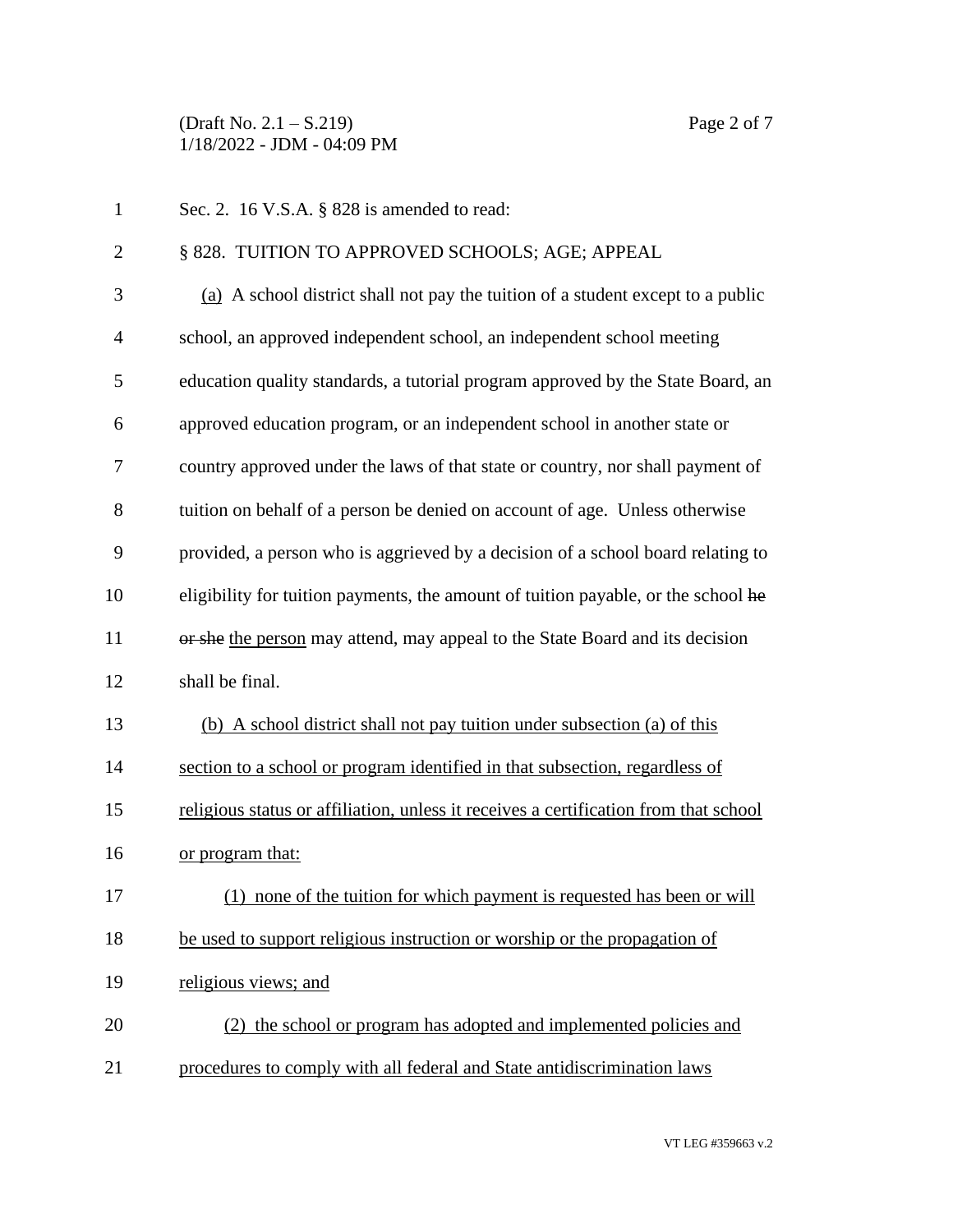(Draft No. 2.1 – S.219) Page 3 of 7 1/18/2022 - JDM - 04:09 PM

| $\mathbf{1}$ | applicable to public schools and makes reasonable efforts to enforce these        |
|--------------|-----------------------------------------------------------------------------------|
| $\mathbf{2}$ | policies and procedures.                                                          |
| 3            | $(c)(1)$ The certification requirement under subsection (b) of this section       |
| 4            | shall not:                                                                        |
| 5            | (A) apply to public schools that receive tuition from another school              |
| 6            | district; or                                                                      |
| 7            | (B) prohibit the use of public tuition for instruction designed to                |
| 8            | provide an overview of religious history and teachings, provided that the         |
| 9            | instruction is not designed to, and does not, support religious instruction or    |
| 10           | worship or the propagation of any one religion or theology over others.           |
| 11           | (2) The certification required under subsection (b) of this section may be        |
| 12           | modified to take into account the exceptions in this subsection to the extent     |
| 13           | they apply.                                                                       |
| 14           | $(d)(1)$ A school district that is requested to pay tuition under subsection (a)  |
| 15           | of this section to a school or program identified in that subsection shall not    |
| 16           | make that payment if, in the reasonable belief of its school board, the school or |
| 17           | program is not in compliance with the certification under subsection (b) of this  |
| 18           | section, even if it has received the required certification. The Agency of        |
| 19           | Education shall assist a school district in making this determination if          |
| 20           | requested by its school board. The decision of the school district may be         |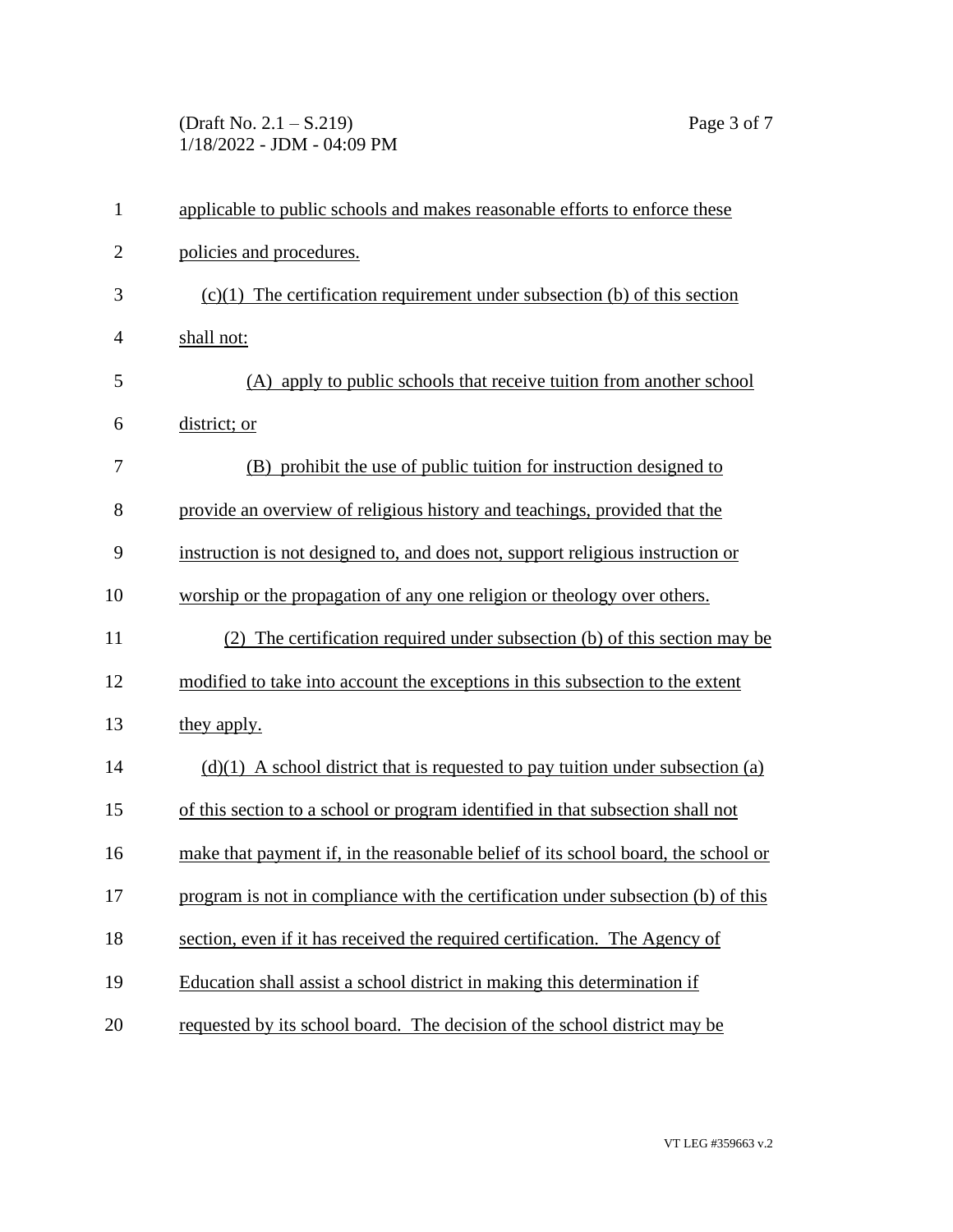(Draft No. 2.1 – S.219) Page 4 of 7 1/18/2022 - JDM - 04:09 PM

| 1              | appealed to the State Board of Education under subdivision 164(3) of this title, |
|----------------|----------------------------------------------------------------------------------|
| $\overline{2}$ | and the decision of the State Board of Education shall be final.                 |
| 3              | Sec. 3. 21 V.S.A. § 495 is amended to read:                                      |
| 4              | § 495. UNLAWFUL EMPLOYMENT PRACTICE                                              |
| 5              | * * *                                                                            |
| 6              | (e) The provisions of this section prohibiting discrimination on the basis of    |
| 7              | sexual orientation and gender identity shall not be construed to prohibit or     |
| 8              | prevent any religious or denominational institution or organization, or any      |
| 9              | organization operated for charitable or educational purposes, that is operated,  |
| 10             | supervised, or controlled by or in connection with a religious organization,     |
| 11             | from giving preference to persons of the same religion or denomination or        |
| 12             | from taking any action with respect to matters of employment that is calculated  |
| 13             | by the organization to promote the religious principles for which it is          |
| 14             | established or maintained. [Repealed.]                                           |
| 15             | * * *                                                                            |
| 16             | *** Dual Enrollment ***                                                          |
| 17             | Sec. 4. FINDINGS AND PURPOSE                                                     |
| 18             | (a) Under 16 V.S.A. § 944, certain Vermont resident high school students         |
| 19             | are able, at State expense, to take up to two classes that count both for high   |
| 20             | school and college credit.                                                       |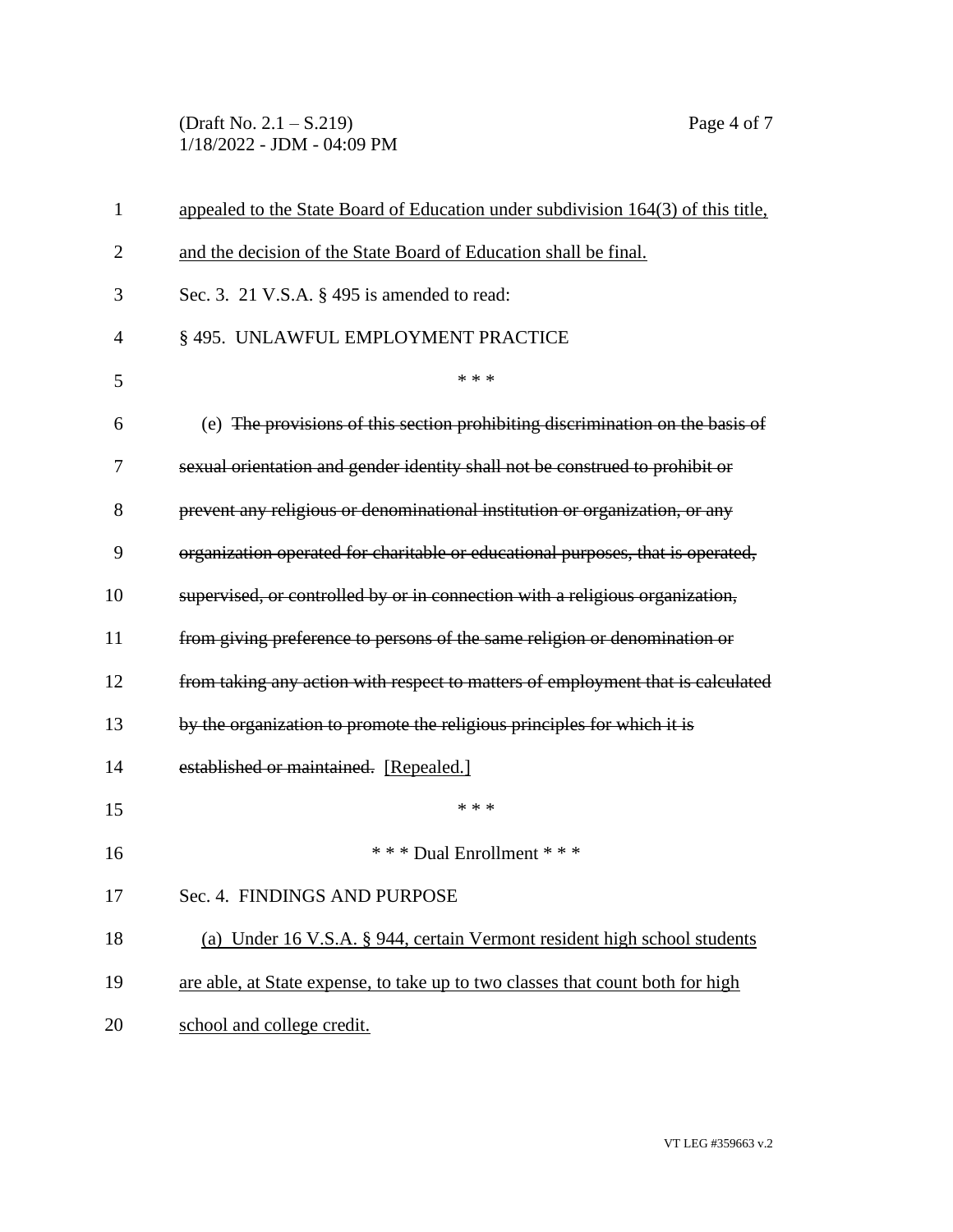(Draft No. 2.1 – S.219) Page 5 of 7 1/18/2022 - JDM - 04:09 PM

| $\mathbf{1}$   | (b) This benefit is available to public school students and approved                 |
|----------------|--------------------------------------------------------------------------------------|
| $\mathbf{2}$   | independent school students on public tuition. Students are eligible for this        |
| 3              | benefit who attend an approved independent school, whether secular or with a         |
| $\overline{4}$ | religious mission, using public tuition.                                             |
| 5              | (c) Students are not eligible for this benefit who attend an approved                |
| 6              | independent school, whether secular or with a religious mission, using private       |
| 7              | tuition.                                                                             |
| 8              | (d) The Compelled Support Clause of the Vermont Constitution, Chapter 1,             |
| 9              | Article 3, as interpreted in Chittenden Town v. Department of Education,             |
| 10             | 38 A.2d 539 (Vt. 1999), permits a school district to pay public tuition to a         |
| 11             | school with a religious mission if the school has adequate safeguards against        |
| 12             | the use of such funds for religious worship or instruction or the propagation of     |
| 13             | religious views. Therefore, under the Vermont Constitution, a school district        |
| 14             | may not deny the payment of public tuition to a school with a religious mission      |
| 15             | solely on the basis of its religious status, and the school is eligible for that     |
| 16             | payment if it has adequate safeguards against the use of such funds for              |
| 17             | religious worship or instruction or the propagation of religious views.              |
| 18             | (e) Likewise, under the Vermont Constitution, a school district may not              |
| 19             | deny participation in the Dual Enrollment Program solely because the students        |
| 20             | attend a school with a religious mission. If the school has adequate safeguards      |
| 21             | as to the use of public funding, then the school is eligible for public tuition, and |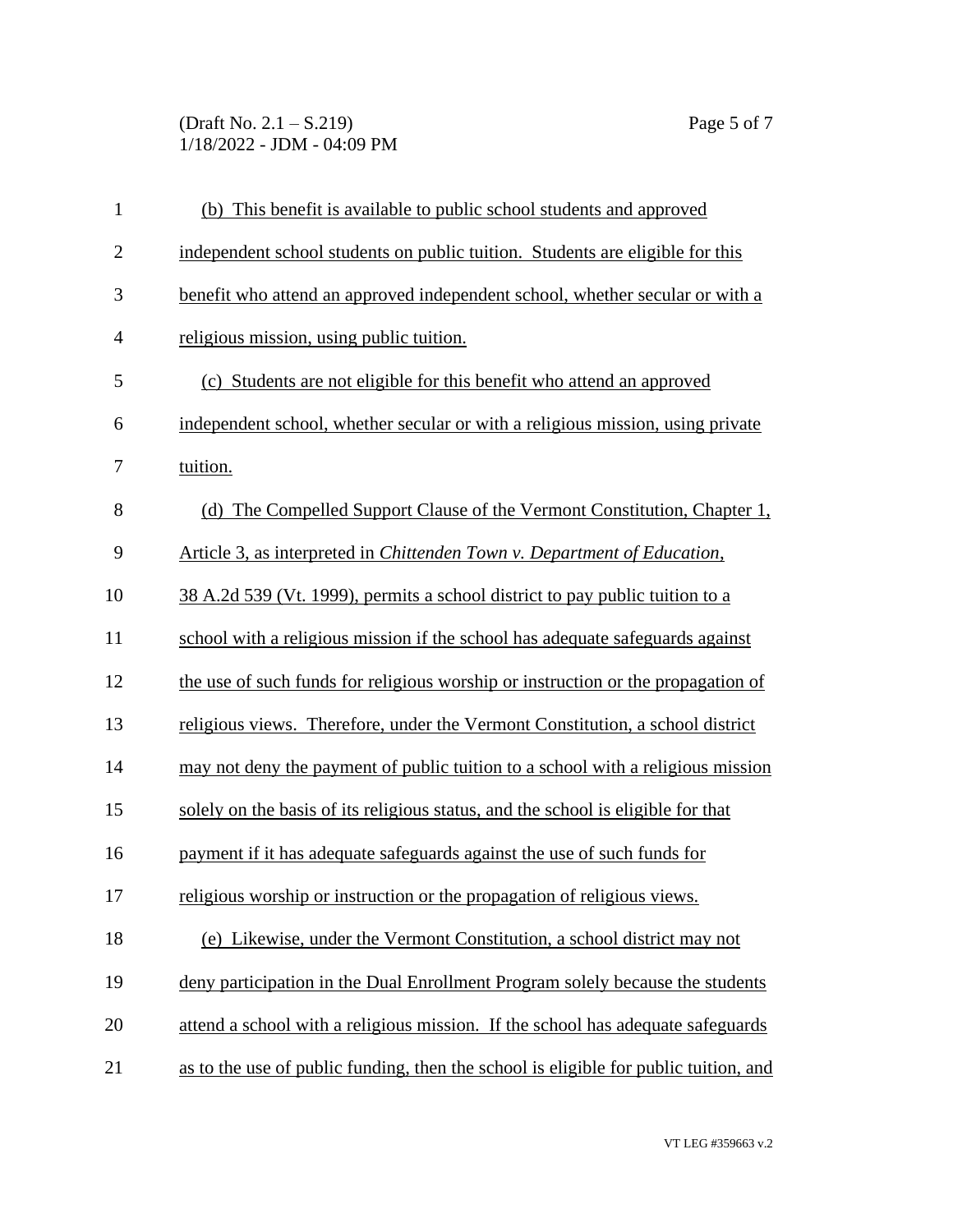(Draft No. 2.1 – S.219) Page 6 of 7 1/18/2022 - JDM - 04:09 PM

| $\mathbf{1}$   | students who attend the school on public tuition would therefore be eligible to |
|----------------|---------------------------------------------------------------------------------|
| $\overline{2}$ | participate in the Dual Enrollment Program.                                     |
| 3              | (f) The purpose of Sec. 5 of this act is to ensure that school districts do not |
| $\overline{4}$ | deny participation in the Dual Enrollment Program to students who attend a      |
| 5              | school with a religious mission based on the school's religious status.         |
| 6              | Sec. 5. 16 V.S.A. § 944 is amended to read:                                     |
| 7              | § 944. DUAL ENROLLMENT PROGRAM                                                  |
| 8              | (a) Program creation. There is created a statewide Dual Enrollment              |
| 9              | Program to be a potential component of a student's flexible pathway. The        |
| 10             | Program shall include college courses offered on the campus of an accredited    |
| 11             | postsecondary institution and college courses offered by an accredited          |
| 12             | postsecondary institution on the campus of a secondary school. The Program      |
| 13             | may include online college courses or components.                               |
| 14             | (b) Students.                                                                   |
| 15             | (1) A Vermont resident who has completed grade 10 but has not                   |
| 16             | received a high school diploma is eligible to participate in the Program if:    |
| 17             | (A) the student:                                                                |
| 18             | (i) is enrolled in:                                                             |
| 19             | (I) a Vermont public school, including a Vermont career                         |
| 20             | technical center;                                                               |